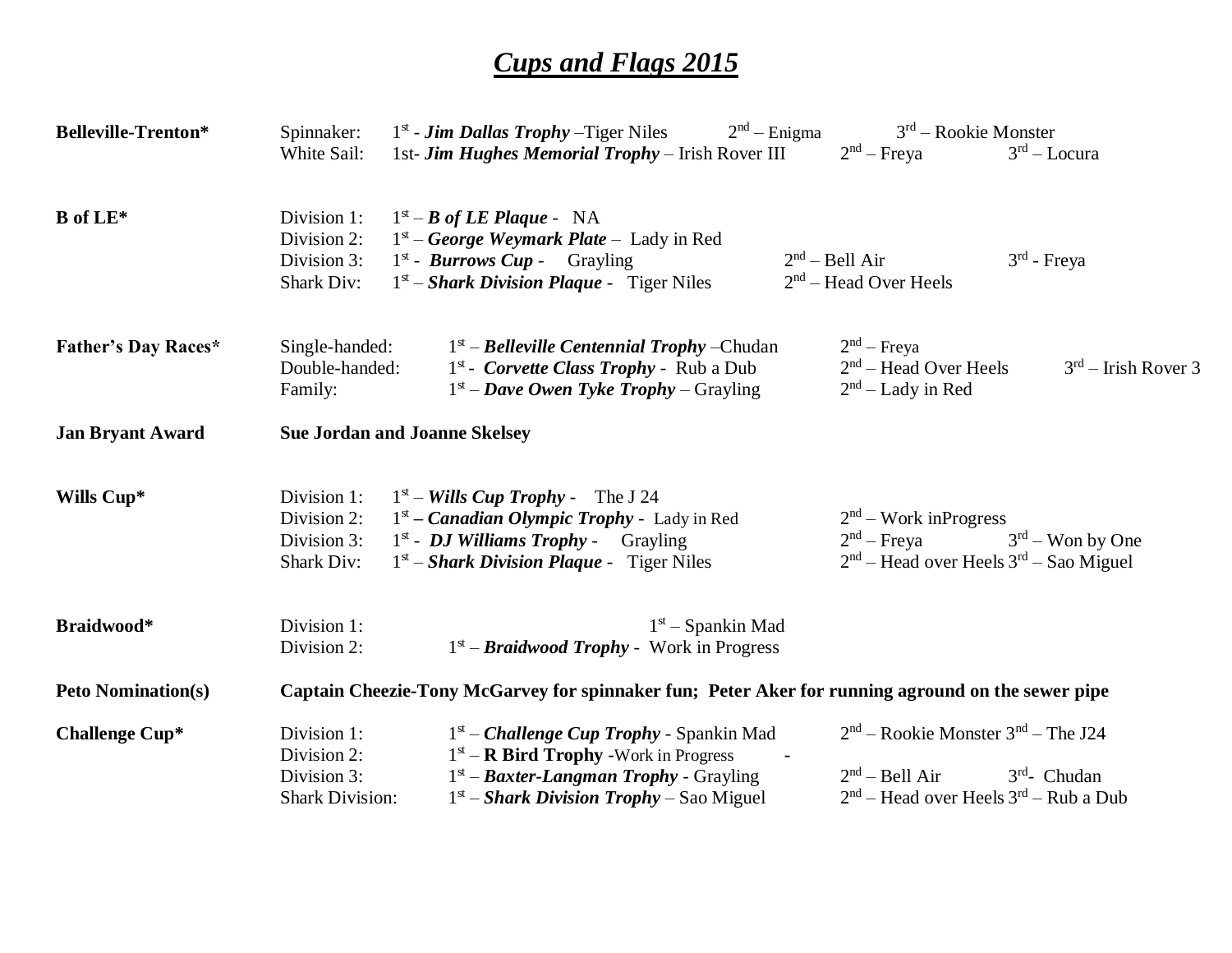| Wed Series A *<br>(top 5)                               | Division 1:<br>Division 2:<br>Division 3:<br><b>Shark Division:</b> | $1st - JF$ McKinney Trophy - Flintlock<br>$1st$ – Belleville Waterfront Trophy - Meggie J<br>$1st$ – <i>Ewart Jordan Trophy</i> - Grayling<br>$1st$ – <i>Shoppers Drugs Trophy</i> – Tiger Niles      | $2nd$ – Spankin Mad<br>2 <sup>nd</sup> – BellAir<br>$2nd$ – Spinner                | $3rd$ – Rookie Monster<br>$2nd$ – Work in Progress $3rd$ – Lady in Red<br>$3rd$ – Morning Star<br>$3rd$ – Great White |
|---------------------------------------------------------|---------------------------------------------------------------------|-------------------------------------------------------------------------------------------------------------------------------------------------------------------------------------------------------|------------------------------------------------------------------------------------|-----------------------------------------------------------------------------------------------------------------------|
| <b>Gallant Skipper</b>                                  | <b>Rob Lander</b>                                                   |                                                                                                                                                                                                       |                                                                                    |                                                                                                                       |
| <b>Pursuit Race *</b>                                   |                                                                     | $1st$ – <i>Canadian Hansen Trophy</i> – Tiger Niles                                                                                                                                                   | $2nd$ – Head over Heels                                                            | 3 <sup>rd</sup> – BellAir                                                                                             |
| <b>Fleet Captain Series*</b> (all 3)                    |                                                                     | $1st$ – Peterson Trophy – Tiger Niles                                                                                                                                                                 | $2nd$ – Greyhound                                                                  | $3rd$ – Spinner                                                                                                       |
| Robb Cup <sup>*</sup>                                   | Division 1:<br>Division 2:<br>Division 3:                           | $1st - Robb Cup -$<br>Flintlock<br>$1st - Adamson$ <i>Trophy</i> - Work in Progress<br>$1st$ – <i>British American Trophy</i> – Grayling                                                              | $2nd$ - Spankin Mad $3rd$ – Rookie Monster<br>$2nd$ – Lady in Red<br>$2nd$ - Freya |                                                                                                                       |
|                                                         | <b>Shark Division:</b>                                              | $1st$ – <i>Shark Robb Trophy</i> - Tiger Niles                                                                                                                                                        | $2nd$ – Head Over heels                                                            | $3rd$ – Sao Miguel                                                                                                    |
| <b>Ladies Distance*</b><br><b>Ladies Course Racing*</b> |                                                                     | $1st$ – Keeble Sails Trophy – Mojito<br>$1st$ – <i>Imperial Optical Trophy</i> – Rookie Monster<br><b>Ladies Overall</b> * (course $x^2$ + distance) $1^st$ – <i>Lucretia Trophy</i> – Rookie Monster | $2nd$ – Rookie Monster<br>$2nd - Mojito$<br>$2nd - Mojito$                         | $3rd$ – Head Over Heels<br>$3rd$ – Head Over Heels<br>$3rd$ – Head Over Heels                                         |
|                                                         |                                                                     | <b>Round the County*</b> Spinnaker Division: $1st$ - <i>Elwood Wickerson Trophy</i> – Rebel 3                                                                                                         |                                                                                    |                                                                                                                       |
| <b>Peto Nominatio(s)</b><br>cutting the fish lure       |                                                                     | Dan Steinitz for Laser Opti race - Dave Corbett for following overboard in the harbour - Matt Jeffs for                                                                                               |                                                                                    |                                                                                                                       |
| Katie Gray*                                             |                                                                     | Spinnaker Division: $1^{st}$ Katie Gray Trophy – Rebel 3 White Sail: 1 <sup>st</sup> Bill Burns Trophy – Irish Rover                                                                                  |                                                                                    |                                                                                                                       |
| <b>Race Committee Award</b>                             |                                                                     | <b>Dale and Maxine Holland</b>                                                                                                                                                                        |                                                                                    |                                                                                                                       |
| Binnacle*                                               |                                                                     | Spinnaker Division : $1^{st}$ Corby Trophy – Tiger Niles                                                                                                                                              | $2nd$ – Spankin Mad                                                                | $3rd$ – Stress Relief                                                                                                 |

White Sail:  $1^{st}$  *Jib Hank Trophy* – Won by One  $2^{nd}$  - Dream Weaver 3 <sup>rd</sup> – Just our Pace